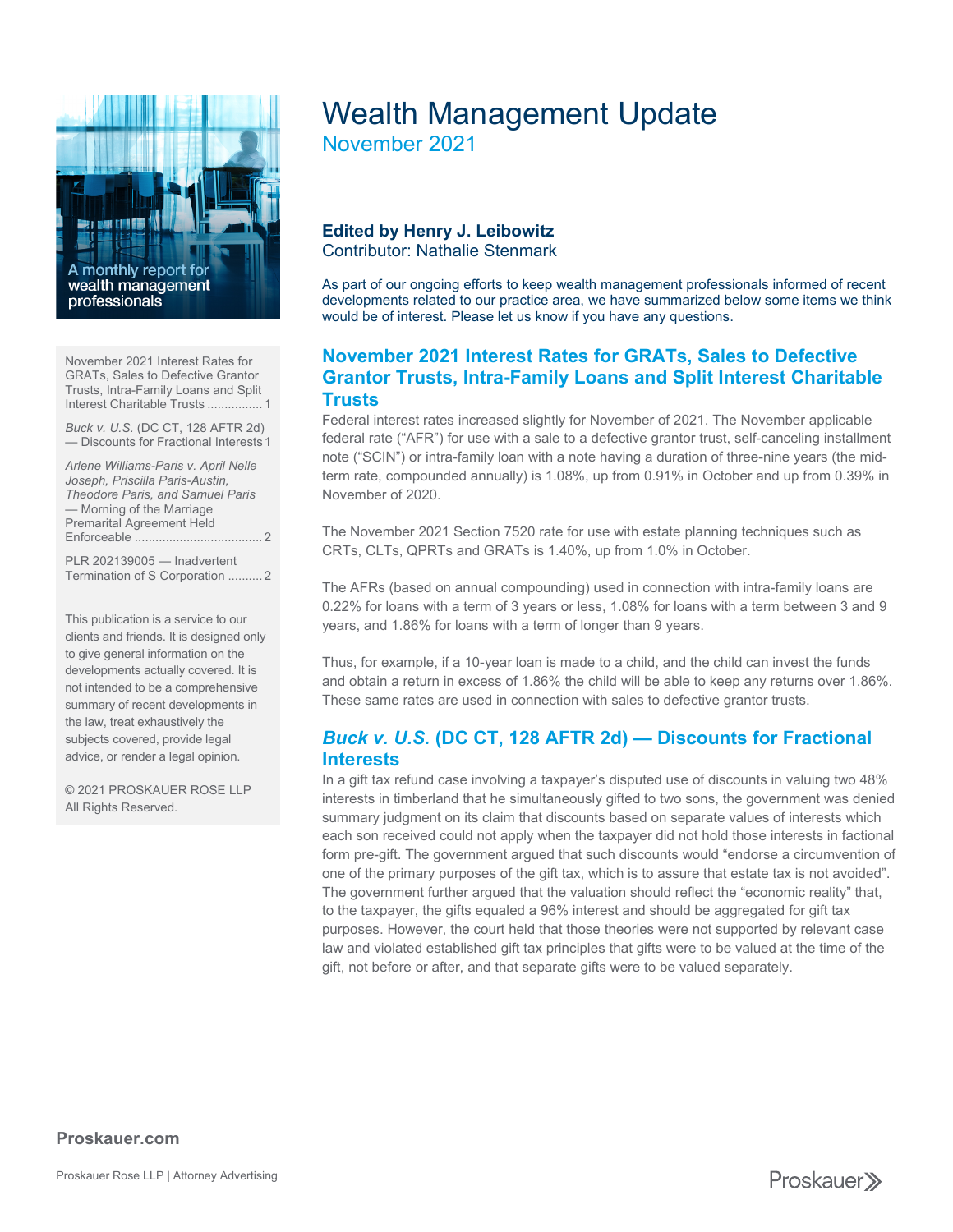#### Wealth Management Update

Interestingly, the government's motion to compel discovery of the taxpayer's will and testimony of his financial manager was granted. The court held that the information was relevant to the government's defense that fractional discounts did not apply. The taxpayer's objections, including that the financial manager's testimony was protected by attorney-client privilege, were rejected.

## <span id="page-1-0"></span>*Arlene Williams-Paris v. April Nelle Joseph, Priscilla Paris-Austin, Theodore Paris, and Samuel Paris* **— Morning of the Marriage Premarital Agreement Held Enforceable**

This case involved the enforceability of a prenuptial agreement that was executed hours before the wedding by two Florida residents in Massachusetts. On the day of the wedding, the husband woke his wife in the morning demanding her to find a prenuptial agreement online and sign it. Feeling pressured by the significant potential embarrassment of canceling the wedding, the wife reluctantly worked with the husband to draft an online prenuptial agreement and then they both signed the document hours before the wedding.

After the husband died four years later, intestate, while still married to the wife, the wife filed an action in court challenging the validity of the prenuptial agreement. The petition argued that the prenuptial agreement was invalid based on fraud, deceit, duress, coercion, misrepresentation, and overreaching since the husband never explained that it would apply in the event of death, and because it contained unfair or unreasonable provisions. Additionally, she petitioned for rescission of the agreement based on her unilateral mistake.

The husband's children moved for summary judgment, arguing that the prenuptial agreement had a specific provision pertaining to a spouse's death and therefore discounted the wife's argument that it was only effective in the event of divorce. Additionally, in response to the wife's contention that the husband did not fully disclose his assets prior to the agreement being signed or in the exhibits attached to the agreement, the children argued that full disclosure was not required under Florida law when the agreement's validity is contested in a probate proceeding.

The probate court granted the children summary judgment on the wife's coercion and duress arguments. However, the probate court denied the children summary judgment on the

wife's unilateral mistake argument, ruling material disputed facts remained as to whether the husband had represented that the agreement was to apply only in the event of divorce and not death. After a nonjury trial on the disputed issue of misrepresentation and unilateral mistake, the probate court denied the wife's petition to invalidate the prenuptial agreement on those issues. The wife then appealed.

The appellate court affirmed the trial court's summary judgment as to the validity of the agreement, dismissing the wife's claims that the prenuptial agreement should not be enforced based on duress, coercion, over-reaching or undue influence. With respect to the choice of law issue, a lot was at stake because Massachusetts law requires financial disclosure for a prenuptial agreement's validity and for a postnuptial agreement's validity, whereas Florida law only requires financial disclosure for a postnuptial agreement's validity and does not require financial disclosure for a premarital agreement waiving post-death rights. The appellate court opinion discussed the doctrine of *lex loci contractus* and its exceptions, ultimately concluding that the public policy exception applied in this case, as the parties never lived together as a married couple in Massachusetts and the wife had no connection to Massachusetts other than the fact that she signed the agreement and married the husband there.

The case was remanded to the probate court to determine the wife's interest in a particular asset that was exempted from the prenuptial agreement so this case is not yet final. This case can be contrasted with *Bates v. Bates*, 46 Fla. L. Weekly D287c (3<sup>rd</sup> DCA, February 3, 2021) from earlier this year in which a prenuptial agreement that was signed the day before the wedding was voided based on arguments of coercion.

#### <span id="page-1-1"></span>**PLR 202139005 — Inadvertent Termination of S Corporation**

A corporation will continue to be treated as an S corporation, where termination of its S corporation election was inadvertent due to the beneficiaries' failure to file timely QSST elections for certain trusts and the trustees' failure to file ESBT elections for other trusts. The corporation represented that the circumstances resulting in the failure to file the necessary QSST and ESBT elections were inadvertent and not motivated by tax avoidance or retroactive tax planning.